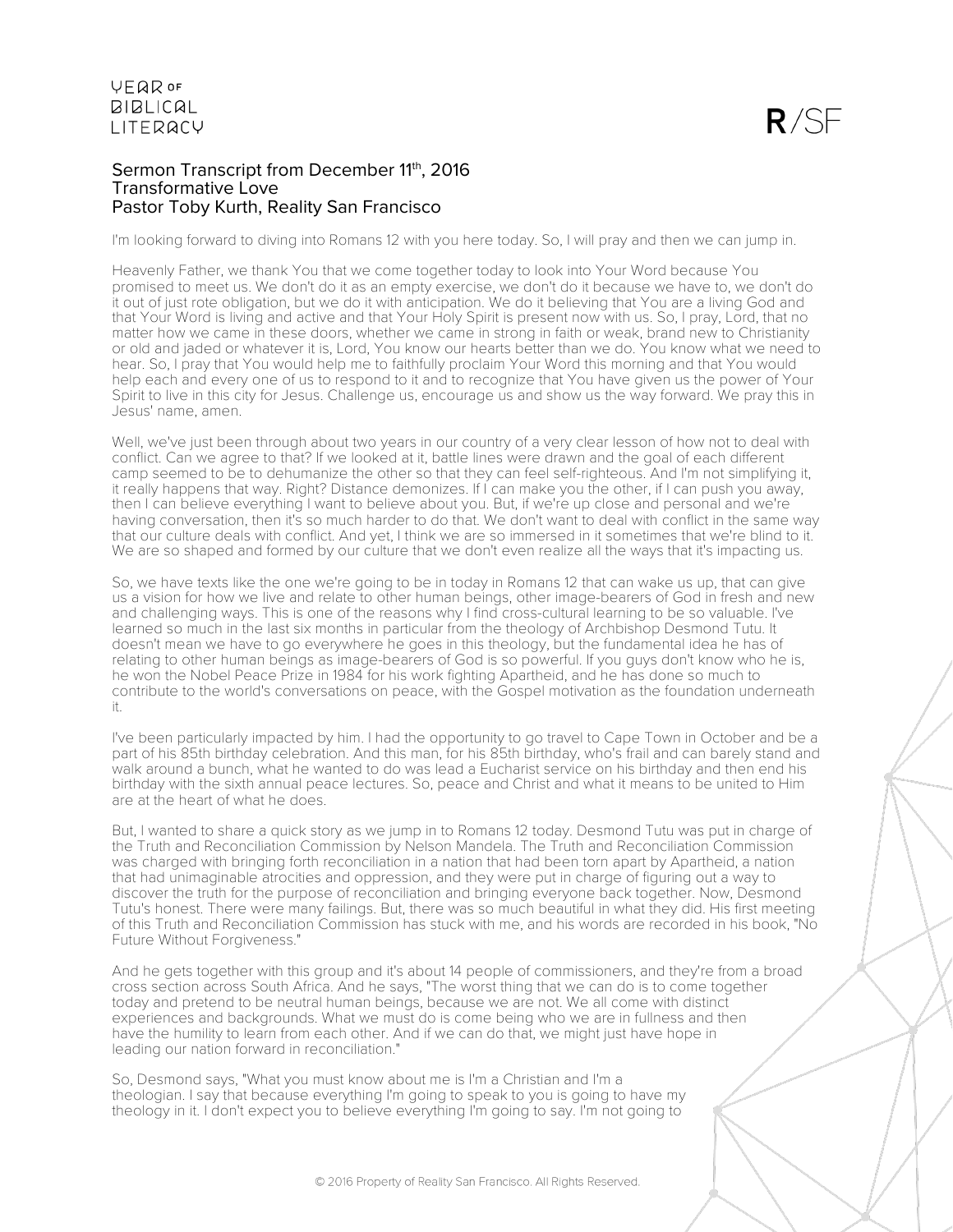

try to jam it down your throats. But, you must know that's my perspective. And the very foundation of everything I'd hoped for in this commission is that I believe, according to my theology, that every human being is created as an image-bearer of God, entitled to the dignity and the worth and the honor of being an image-bearer. And our system of Apartheid has dehumanized, has denied the rights of an image-bearer to a vast majority of our population because of the arbitrary thing of the color of their skin. So, because individuals have been oppressed and harmed in our nation, we must look truthfully and honestly, we must be completely straightforward about every atrocity that was committed, because those are image-bearers.

"But, on the other side, in a more challenging way, every human being is an image-bearer of God. Which means even the perpetrators of the worst evils in our country, the worst evil of Apartheid are not themselves the face of evil. They are broken image-bearers capable of repentance and change, and we must call them forward to repentance and change."

It's this beautiful idea of the Gospel, right? There are no others, there are only image-bearers. Our fundamental tenant, going all the way back to Genesis 1:27, the fundamental way that we ought to view every other human being on this planet is that they're an image-bearer of God and that God intends us to live together and that through the power of the Gospel this becomes possible, and we're going to look at this today.

Desmond Tutu was transformed by the power of the Gospel and by the power of the Holy Spirit. What we're going to read about today in Romans 12 happened to him. He was transformed by these truths. Romans 12 is speaking about the transformation of all of our relationships. You guys have been going through this the last number of weeks and I've listened to and been blessed by the messages. In Romans 12:1-2, we see that our relationship to God is transformed and that we become living sacrifices. In Romans 12:3-8, we see that our relationship to ourselves change; they're transformed. We have a healthy self-image and a sober assessment of our own gifts. And in Romans 12:9-21, we see that our relationship to one another is transformed, that it can be marked by sincerity and generosity and hospitality and humility, and all of this on the foundation that I'll read here in a second of Romans 12:1-2. This is what we're after.

#### "Therefore, I urge you, brothers and sisters, in view of God's mercy, to offer your bodies as a living sacrifice, holy and pleasing to God–this is your true and proper worship. Do not conform to the pattern of this world, but be transformed by the renewing of your mind. Then you will be able to test and approve what God's will is–his good, pleasing and perfect will."

That's what we're after. What does it look like for us to become living sacrifices, transformed by the power of God? Romans 12:14, where we pick up today, is a continuation of what you guys heard last week of the statement that love must be sincere. And as we work through this text today, here's my goal: I want to persuade all of us that there is true transformational power in love, that evil can be overcome with good, that the way of the cross, the way of Jesus, is the way of all of those that are united to Christ. I'm going to be working to build hope in us that we can actually live and love, and the way that this passage talks about. We're not after some kind of utopian delusion. We're not after pretending that life isn't hard and complicated and that conflicts aren't difficult. We're not trying to do that all.

What we're trying to do is see how we can be transformed by the power of the Gospel and believe that the supernatural power of the Holy Spirit in Christ can actually enable us to live that way, that we can live lives that are being progressively transformed little by little over as much time as you might need, but transformed nonetheless. We want to together believe that Christ is who He says He is and that we are who He says we are, and that as we begin to do that we will learn that we can, through the power of Jesus Christ, overcome evil with good. It's going to be our main theme today because it's the main theme in the verses we're looking at. We can and are called to overcome evil with good, and we're going to look at the progression in this text.

First, we're going to look at how love produces empathy. Second, we're going to look at how love restrains. We're going to look at the negative commands. Third, we're going to look at how love empowers what's called "the positive commands," and we're going to see how God's going to teach us and train us a different way of looking at other human beings, a different way of dealing with conflict, a different way of dealing with relationships.

So, first, let's dive into this. Love produces empathy. Empathy, we all know this, is the ability to understand and share the feelings of another. Again, the foundational idea behind all of this is that every human being is an image-bearer of God. There is no other, there are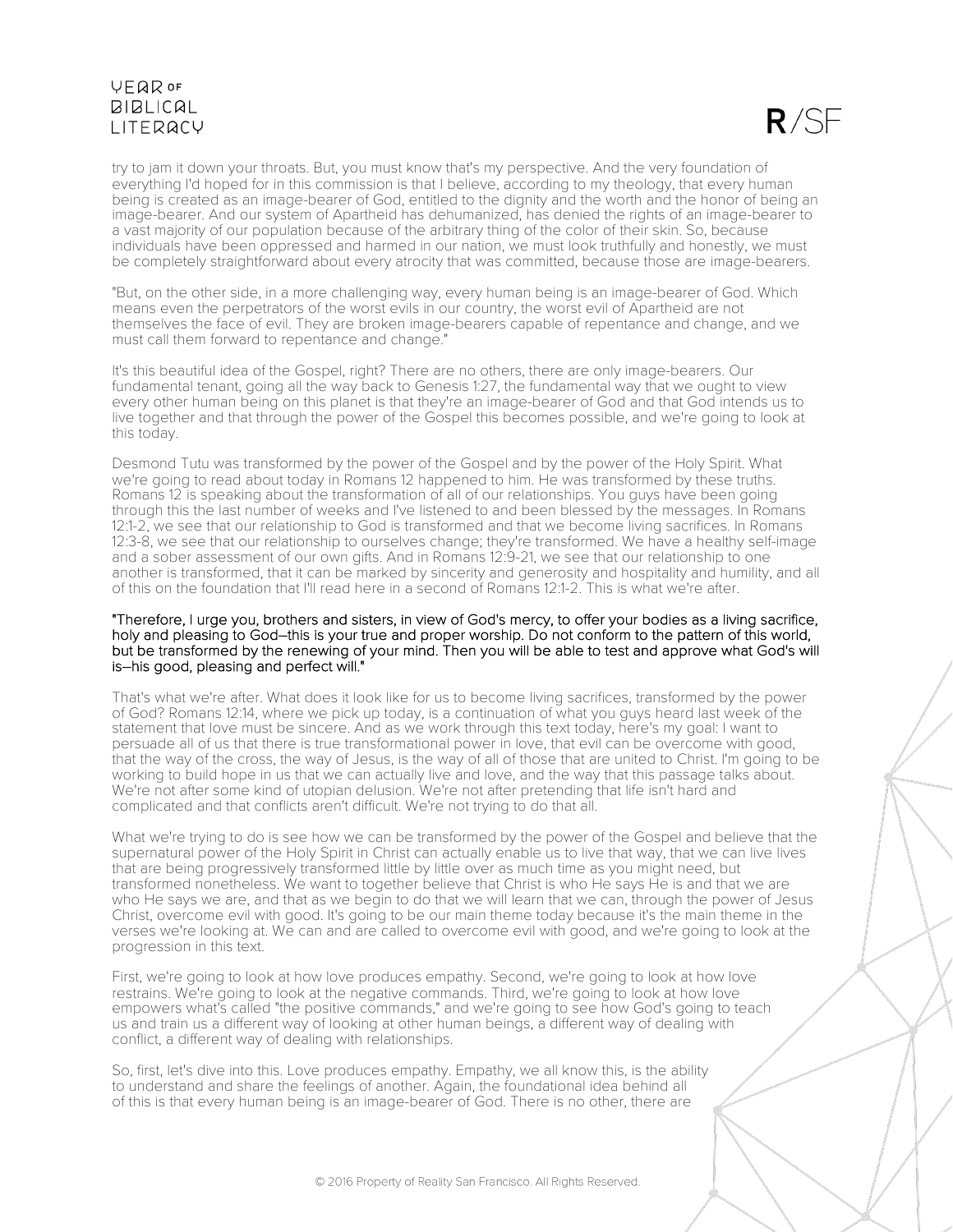

only image-bearers. There is no one distant that you're allowed to demonize, there are only image-bearers that you need to get to know better and learn about and have empathy for.

#### Romans 12:14-16: "Bless those who persecute you; bless and do not curse. Rejoice with those who rejoice; mourn with those who mourn. Live in harmony with one another. Do not be proud, but be willing to associate with people of low position. Do not be conceited."

See that? It's empathy. Every human being is an image-bearer of God entitled to the dignity and the worth and the honor and the love that comes with that. And as we experience God's love for us, that love sensitizes us, it gives us empathy, it gives our hearts the ability to extend love to other people. The first place that God transforms us is relationally. He transforms our relationship with Him and then He begins to transform our relationships with each other. Our whole perception of reality is rooted in our relationships. That's how God made us. That is why we have to get this right and devote our lives to relating to each other in the way God's called us to relate. We have to look at how we can have empathy and love for others.

So, first here: bless those that persecute you. To bless is to call down God's favor on another. It's hard not to empathize with someone that you're praying for. Rather than calling down curse, you're praying, you're asking God to bless them, you're entering into their experience.

Secondly, rejoice with those who rejoice. Mourn with those who mourn. You're entering into their experiences. You're identifying with them. Now, if we're honest, rejoicing with those that rejoice can oftentimes be a while lot harder than mourning with them. Especially if things aren't going particularly well in your life. We live in a very competitive city and we live in a very expensive city. All of us feel these pressures, right? And how easy is it, when you've been looking for an apartment for six months and one of your brothers or sisters in Christ comes to you and goes, "Matt, I got an amazing deal."

You're like, "That's... that's great. Yeah. No, I'm a struggling artist and you work at Google, but you need the amazing deal, not me. It's fine."

Someone else comes up to you and goes, "Man, I've been in the church for two weeks and I think I've met the person I'm going to marry."

"I've been here for seven years and I haven't met that person yet. But, you know, good. That's good. I'm happy for you."

And it goes on and on and on, right? But, what do we need? We need empathy. We need to enter into the experience of this other person and recognize if God is blessing them, if God's doing stuff in their life, it's a good thing. And that because we're interdependent, because we're connected, because we're in the same church community, it's part of our experience as well. This is what God's after with us.

Next, live in harmony with one another. We are to literally think one thing towards the other. We are singing off the same sheet of music. Harmony and melody. Everyone is harmonizing against the melody line where the melody line is Christ Himself. There can be no discord in us. We are all reading from the same sheet music. We are all singing the same song. We are all pursuing the same mission. So, we enter in together with one mind. Think Philippians 2. Think James 2. We enter into one mind with each other and we pursue the purpose that God has for us together.

Next, do not be proud, but be willing to associate with people of low position. Do not be conceited. Again, the baseline truth here: all are image-bearers. Every tribe, every tongue, every nation. There is no Jew, no Gentile, no slave nor free, all are one in Christ. There is no greater ethnic distinction in the ancient world than Jew and Greek. There is no greater socioeconomic distinction in the ancient world than slave and free. So, what he's saying is there can be no socioeconomic or ethnic distinction in between us. We are all image-bearers and called to be one. The Apostle Paul develops this truth everywhere in every single one of his books. James does it in James 2. There is to be no favoritism in our midst. That's what we're called to do.

Now, I am called to empathize; to befriend. There is no one that I'm too good to empathize. There is no one that I'm too good to befriend. Pride will kill love and community absolutely every single time. We need to be willing to associate with people that have no status, people that have no social significance, people that can't do anything for us except love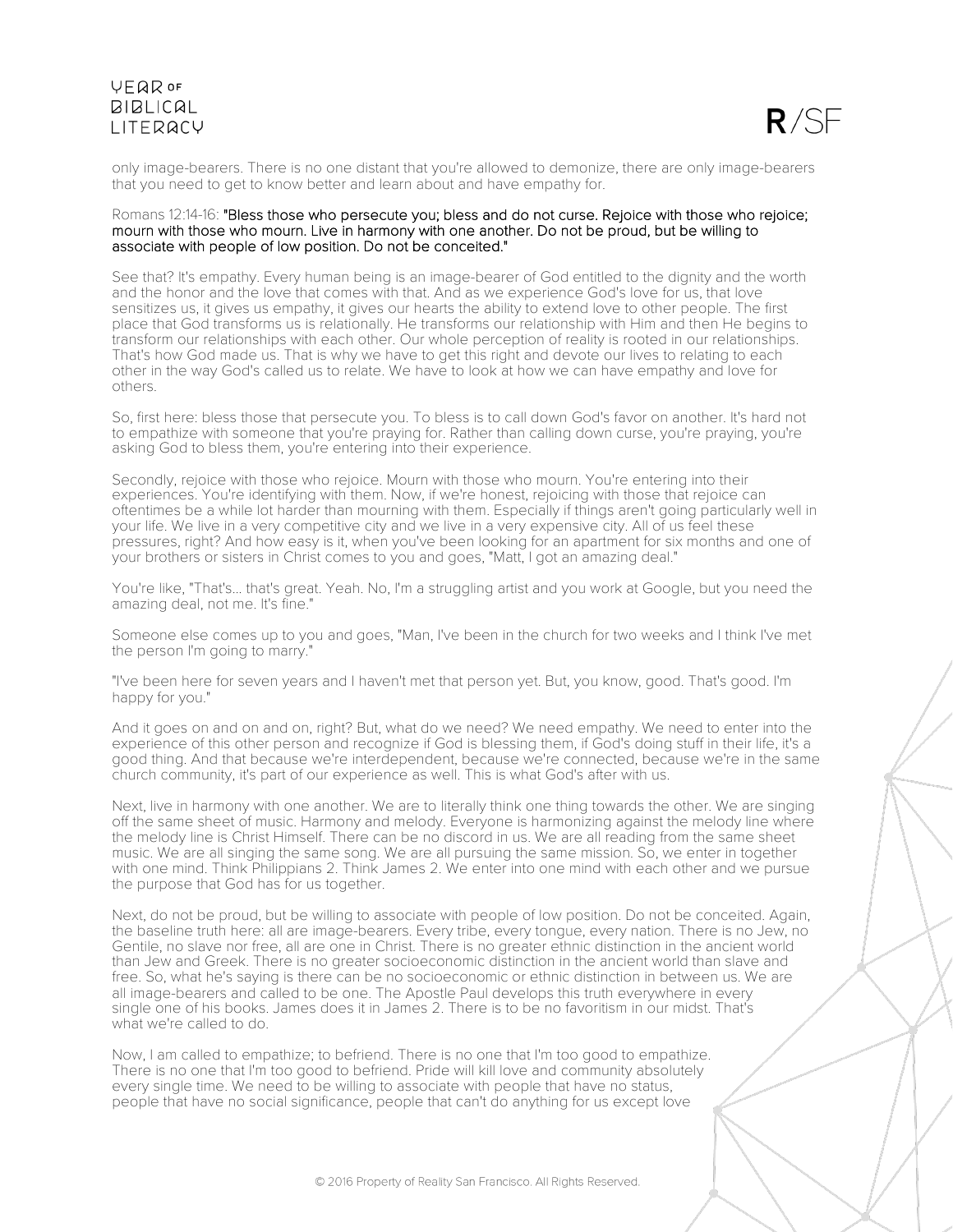$R/SF$ 

us and show us a bigger picture of who God is. Our natural tendency is to want to be around people that are just like me. And good, it's important to have friends that are like you. But, it's equally, if not more important to have friends that aren't like you, that can expand and deepen your experience of God Himself.

Think about this for a moment with me: we know God through His Word, through the power of the Holy Spirit, through our personal communion with Him. That's a huge foundation of how we know God. It's also very clear that the other way we are to know God, the other most significant way we are to know God is through the body of Christ. If the body of Christ is every tribe, tongue and nation, no Jew, Gentile, slave or free, and I'm only over here associating with people that are just like me, then what am I doing? I am cutting myself off from an ability to have a deeper understanding and experience with God Himself. God wants us to associate with those that aren't like us so we can deepen our experience and show what He's doing in this world in a bigger, broader way.

We need each other. We go out of our circles and we love like Christ loves. Love produces empathy. Desmond Tutu says it this way:

"Differences are not intended to separate; to alienate. We are different precisely in order to realize our need of one another."

That's a powerful truth and it's a powerful truth that God's calling us all to live out. We need to understand this. We need to pursue this. We are called to love our neighbor as we love ourselves. And we all know the power of love. After a long day at work or out, a parent will stay up all night with a sick kid because they love them. We know how powerful love us. A few years ago, my son, my middle son, got hit with the stomach flu. My wife had been caring for the family all week as all these different things were coming through the family. I've got three boys. And at one point in time one was in preschool, one was in elementary school and one was in middle school and then we had church. So, every conceivable virus or bug in the city was funneled through my house.

So, my middle son gets a stomach bug. Stomach flus are gross, right? I won't go into why they are caused. Anyway. So, I come in and I want to love my son. So, I'm going to stay up all night with him. He's dry heaving and throwing up and it's gross and I put all these towels all over the couch and I sit down with him and he's got the bucket in front of him. And it was disgusting and I was doing it, honestly, out of obligation when I initially did it. "I need to care for my wife, I need to do my fatherly duties, I need to show my son how much I love him."

But, sometime around midnight when my son is suffering and he's just in pain and my arms are around him praying for him and talking to him, duty and obligation was transformed into, "What an incredible privilege this is. I get to love my son. I get to be alongside of him through this suffering."

So much so that my mother-in-law was staying with us and she came out at about 2am and offered to relieve me and I was unwilling to, at that point, relinquish the privilege of being up with my son. It was a beautiful thing. It's not a beautiful thing to have the stomach flu. That was gross still. But, what made it beautiful is the ability to sacrificially love. And that, at the very core, is what love is all about. We sacrifice. We love others.

Now, there's a unique love that a parent has for a child, that a spouse has for their other. I understand that. But, do you recognize that the character of the love that we are to have for every image-bearer of God is in that same stream? I am to think, "How can I sacrificially lay my life down for you and love you in a way that will have a transformative impact on your life?"

Love produces empathy. Listen to these words again:

#### Romans 12:14-16: "Bless those who persecute you; bless and do not curse. Rejoice with those who rejoice; mourn with those who mourn. Live in harmony with one another. Do not be proud, but be willing to associate with people of low position. Do not be conceited."

Now, we're going to see a progression here, but the first step to overcoming evil with good is empathy. We need to let God do that in our lives. Secondly, love restrains. These are what are called "the negative commands." These four commands are about relinquishing the right to get even and to retaliate. Think of these negative commands of part of how God is training us to love. I like how James K.A. Smith talks about this idea of God training us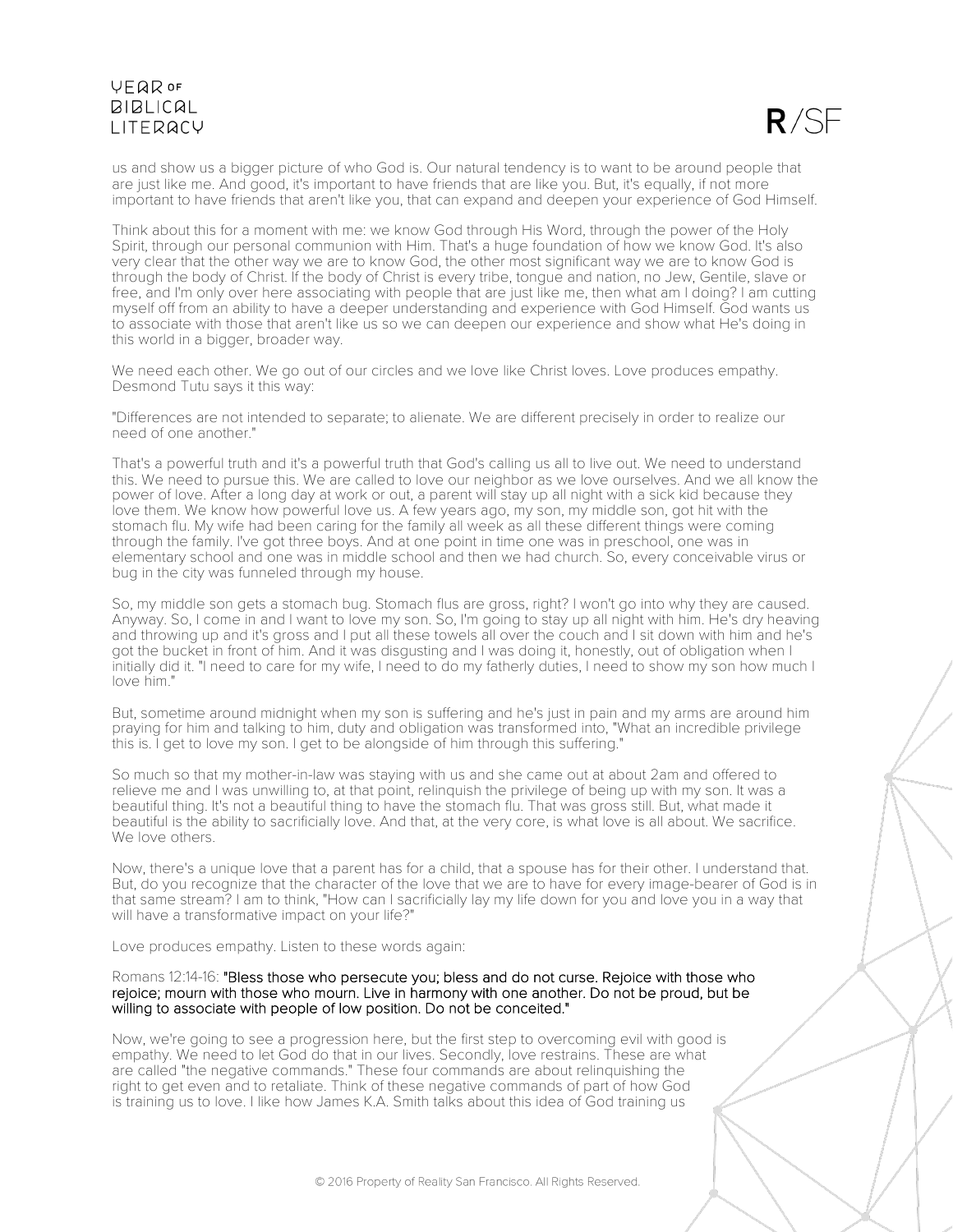

in his book "You Are What You Love."

He says it this way: "The key is to know that love is a habit, not merely a choice. Learning to love God is like learning to play Bach. It requires daily immersion in habits and practices that train the muscles of my heart to desire and thus do what it ought."

This section of Scripture that we're in today is training us how to overcome evil with good step by step. Romans 12:14: "Do not curse." This command cuts against all natural human instincts. When someone does something bad to me, I want to speak back, I want to strike back, I want to get back. It's called the sin nature, right? Blessing, on the opposite side of that, is calling down God's favor upon them. Cursing is calling down God's judgment. It's literally like saying, "To Hell with you." Words that we should never speak because this other person we're speaking to or thinking about is an image-bearer of God. We are to bless and not to curse.

Where do we see that? Kind of everywhere, right? And then in the ultimate and beautiful and amazing picture of Jesus Christ Himself. "Father, forgive them, for they know not what they do."

We see in Isaiah 53 when Jesus, like a sheep, is silent before His shearers. It's incredible. Jesus always speaking words of blessing even as those are coming at Him with all manner of things. And He's showing us they way forward. We are called to the way of Christ. There are no others, there are only image-bearers. I am to work for love, to restrain the evil and not to curse others. Now, it's big and easy to think about this in kind of dramatic ways, right? But, oftentimes, this comes down to very simple ways. That means I am to work to bless and not to curse even when I'm driving my car and someone cuts me off. Even when I'm on Highway 37 and it's weekend traffic heading up to Napa and I, because I'm a good citizen, have been waiting for 45 minutes in this line. And by the time I get to the front of the line and this person zooms all the way up – this is just hypothetical – and they very dangerously cut me off and put everyone's life at risk and proclaim themselves to be the most important person on the thing, I am to bless and not to curse.

And this came home to me so strongly because the last time we did it, I was prepared, I was praying, I was thinking. I was like, "Okay. I need to set a good example to my kids. They're 14, 10 and 6." And this guy comes up and cuts in front of me and my 6-year-old says, "That guy's an idiot, huh, Dad?"

I have no idea where he learned that from. And I said, "No, son. He's an image-bearer. Clearly a broken image-bearer that needs to be redeemed and renewed, but an image-bearer nonetheless."

But, in all seriousness, I'm training my son that it's okay to have disdain for other people when they do stuff bad towards you. It's actually a moment of conviction. It's kind of funny, but it's serious. I need to train him and myself how to love, how to bless and not to curse. Alright.

#### Romans 12:17: "Do not repay anyone evil for evil."

Here's the progression. The next step after cursing someone, after declaring that they're worthy of my disdain, is to allow myself to repay evil with evil. And again, this isn't just big, dramatic events. We face everyday temptations to do that. Think about the next time that I'm angry with my wife or I'm angry at a coworker or I'm angry at a strained relationship in the church or I'm reminded of a previous friend who's never asked my forgiveness for a wrong and it hurts. I can begin to do what Tim Keller calls "Christian voodoo." Right? I know that I'm not supposed to act out and go and do something evil for evil, but boy, kind of in my head I'm pricking them with pins and I'm not going to be too sad if something bad happens to them. Right? I'm not calling down the blessings of God, I'm kind of willing the curse of God. And if something bad happens to them, so be it because they deserve it after all.

And we take on this kind of mentality of an eye for an eye, a tooth for a tooth. And as Martin Luther King Jr. was fond of saying, "If we do an eye for an eye and a tooth for a tooth, we will be a blind and toothless nation."

We will be a blind and toothless church. We will empty our power to accomplish the mission that God has for us in the city. Our love, our unity, our calling down blessing and not cursing is core to our mission as image-bearers of God. It's core to everything God's calling us to do in our families, in our church and in our city.

Romans 12:19: "Do not take revenge, my dear friends, but leave room for God's wrath, for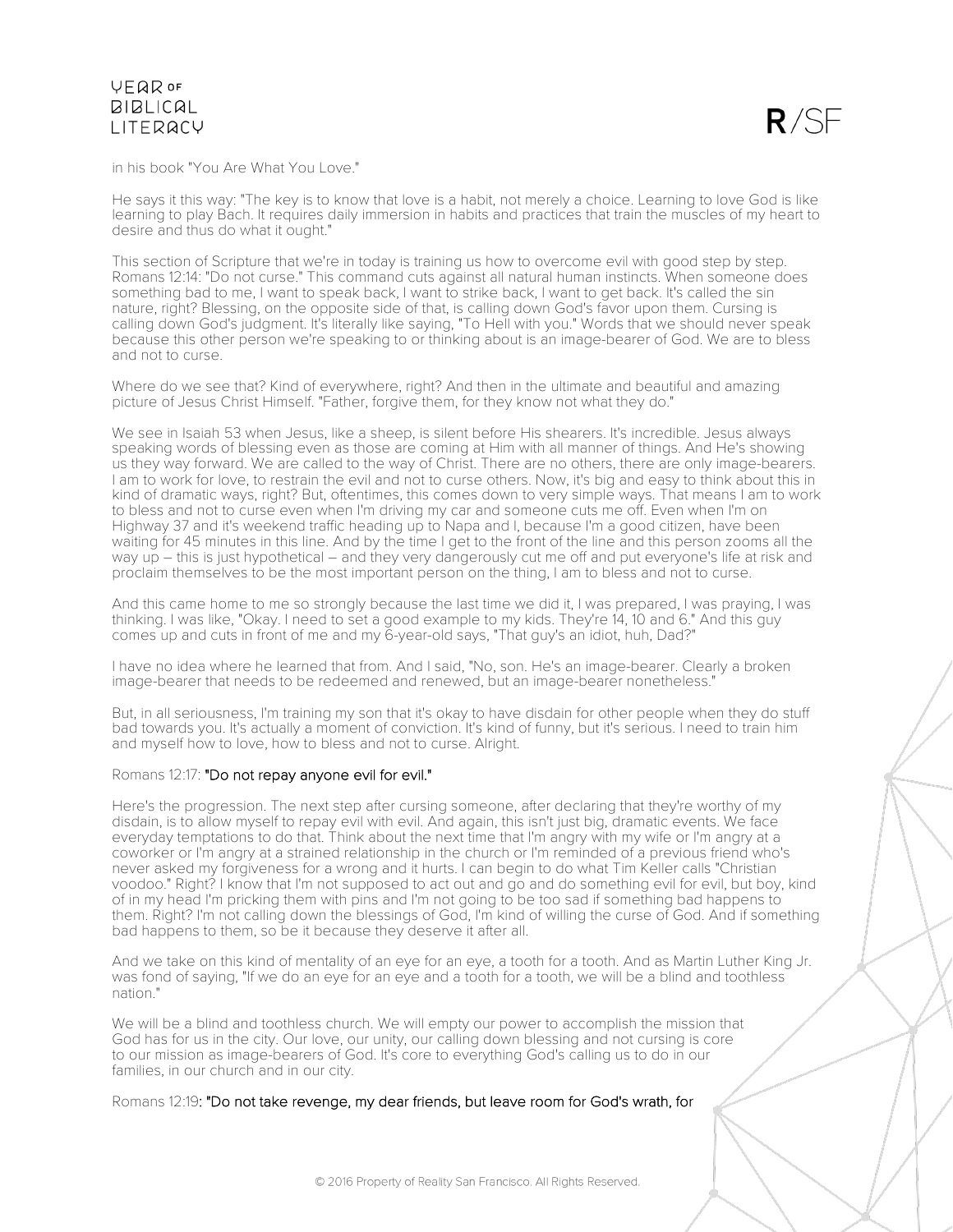

### it is written: 'It is mine to avenge; I will repay,' says the Lord."

The overarching theme is trying to teach us that God is on His throne, that there very well may be and likely are bigger things in play in the situation than I realize, that maybe I'm not the center of the universe and maybe I'm not all that matters. Maybe God actually loves other people too and He wants to work in their lives. I don't know what God knows. I don't know what this other person I'm in this conflict with is going through or has gone through. I don't know what their childhood was like. I don't know what hurt and brokenness they might be dealing with on a daily basis. Hate breeds hate and a descending spiral of destruction. Trusting in God and not taking revenge breaks that cycle. Healing in the place of hurt; good in the place of evil. God knows all and He's on His throne. He alone has the ability and the call and the charge to judge the human heart. Evil is real and we're going to deal with it on a regular basis, but we must do it recognizing that God is on His throne.

In expanding on this idea, N.T. Wright says this:

"We should note that this does not mean going soft on evil. Saying you shouldn't take revenge isn't a way of saying evil isn't real or that it didn't hurt after all or that it doesn't matter. Evil is real. It often does hurt, sometimes very badly indeed, and with lasting effects."

And it does matter. This is perhaps one of the fundamental differences between Christianity and, say, Buddhism. Because we believe in a creator God who made a good and lovely world, we believe that everything which defaces and distorts, damages or spoils part of that creation is not just another variety of goodness, but is actually its opposite: evil. The question is what are we going to do about it? Well, we see in Romans 12:21 what we're called to do about it.

### "Do not be overcome by evil."

As we learn to bless and not to curse, to not repay evil with evil, to not take revenge, we are learning how to overcome evil with good. Following Christ with a renewed mind is not compatible with hate or an unwillingness to reconcile. Refusing to forgive, refusing to allow love to restrain is not transforming your mind in the direction of Christ, it's actually transforming your mind in the direction of evil, in the direction of opposition to all of God's purposes. It is taking you away from the way of Christ. You cannot lack forgiveness in your heart towards other people and be pursuing God in a healthy and holistic way. If you're holding on to stuff, you're holding on to things that aren't going to be good for you. What's the fruit of that? Does healing come from that? No. Does wholeness come from that? No. Does spiritual or emotional health come from that? No.

More than likely, what's it doing? It's just increasing your experience of brokenness and destruction in your life and in the life of the person that's in this conflict with you, doesn't it? That's all it's doing. We reject that. We need to see the power of transformative love and believe that God can do everything He says He can do. We must not settle with being nice on the surface and burning inside. We must not let bitterness settle in. I can't just put a facade on, right?

One of the biggest temptations for us as Christians is we can learn how to be nice and we can just smile at people and act as though that's what we're after, right? I can smile at you and shake your hand and then in my heart I'm bitter at you still. We need to let the transformation of the Gospel go all the way down to our heart and begin to transform how we truly view other people.

I learned a poignant lesson on the differences between appearances and reality a little while ago. My wife was persuaded by some friends, we'll call them, to get into essential oils. Essential oils, apparently, can cure anything from a sore throat to cancer if you use them right. So, I come home late one night and I had missed dinner with the kids. But, I had in my possession a beautiful, fresh baked loaf of bread that a friend of mine who's a baker in the town had given to me that day. And I was really looking forward to eating it. And I sat down at the table, my kids are eating ice cream, we're talking about our days. And I thought, "What great providence."

In the middle of our table is a little ramekin  $-$  a ramekin that we use olive oil for  $-$  and it's got this beautiful green oil in it. And I thought, "My wife must have put that there just for me."

So, I take a big chunk of this bread and I dip it in as thick as I can and I throw it down, eating it as fast as I can, and I had this incredible burning sensation all the way down my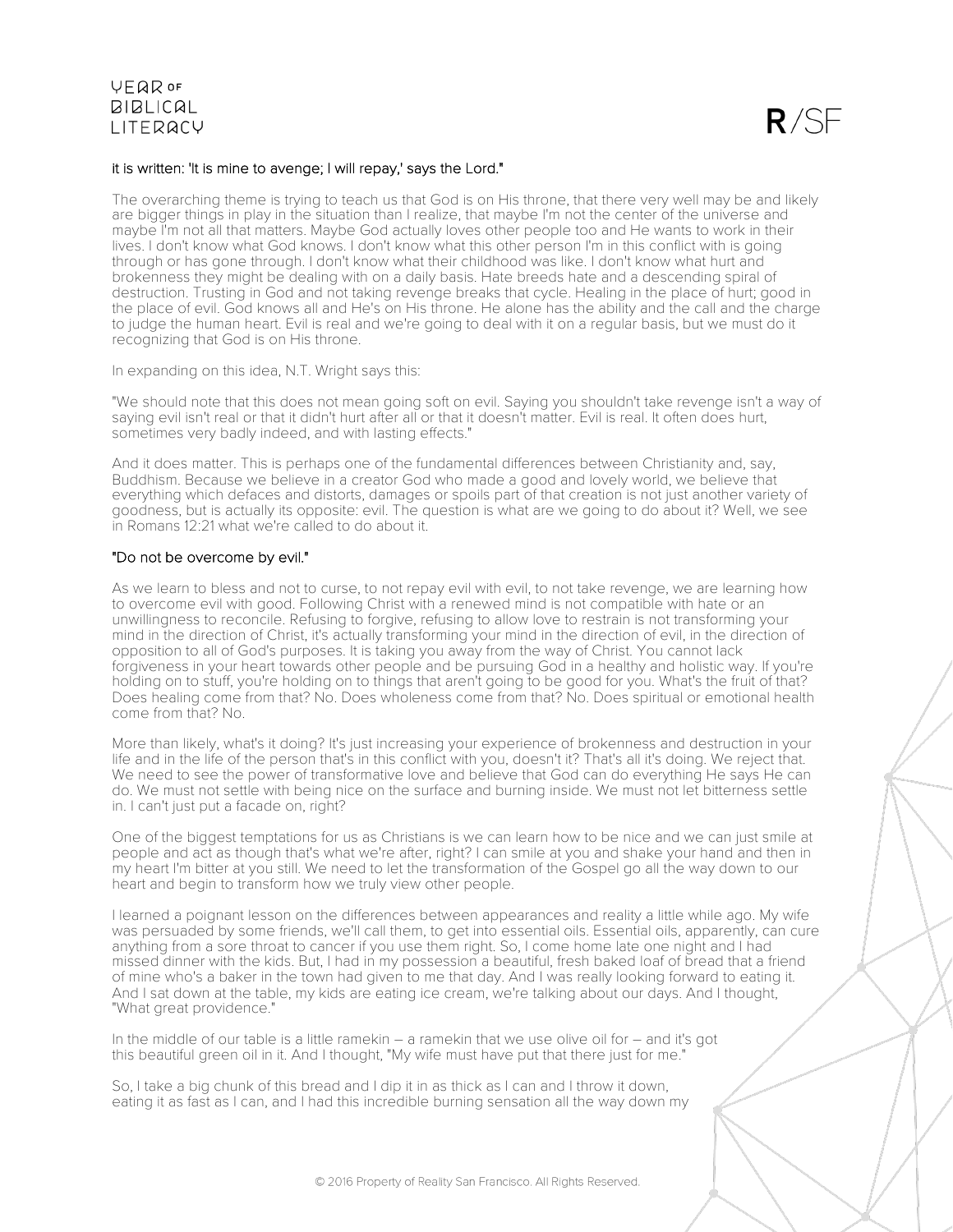$R/SF$ 

throat and, I swear to you, all the way into my stomach. It was eucalyptus oil. Now, mind you, it looked just like olive oil to me. But, all joking aside, we cannot be satisfied with appearances. We're not after just being nice. We're after radical transformation from the inside out. There's no point in deceiving others or, worse yet, deceiving yourselves. If you do not have forgiveness and love in your heart, if love is not restraining and transforming you, you are being overcome by evil. Simple.

### Here's what John Stott says:

"A stark alternative is set before us. No neutrality and no middle way is envisioned. If we curse, we pay evil for evil or take revenge, then, because all these are evil responses to evil, we have given into evil, been sucked into its sphere of influence and been defeated, overcome, and even overpowered by it."

But, there's always hope for us. God does not just give us four negative commands; He gives us love, empowering and positive commands that go along with it, and we're going to finish in this section. Love empowers. These positive commands of God can do transformative and amazing things in our lives. Before I go on, let me remind us of where we stand because of who Christ is. We do not do anything in our own power, but we can do incredible things because of what Christ has done.

#### Romans 5:1-5. This is true of you. Think about this. If you're a follower of Jesus, this is true of you.

"Therefore, since we have been justified through faith, we have peace with God through our Lord Jesus Christ, through whom we have gained access by faith into this grace in which we now stand. And we boast in the hope of the glory of God. Not only so, but we also glory in our sufferings, because we know that suffering produces perseverance; perseverance, character; and character, hope. And hope does not put us to shame, because God's love has been poured out into our hearts through the Holy Spirit, who has been given to us."

God's love has been poured out into our hearts through the Holy Spirit, who has been given to us. God's love is actively empowering us. We are being trained by the moment to overcome evil with good. We are not left alone, we are empowered by God and we're united to Jesus. The positive commands.

### Romans 12:14: "Bless those who persecute you."

We spoke about this earlier. We talked about this when we talked about love producing empathy. We are to bless, to pray for those that are doing evil to us. We are to seek to understand them, to love them. We are to seek to seem them transformed by the love of Christ. It's not easy, but it's so beautiful when we can pursue it. And it's exactly what Christ has done for us, isn't it? It is hard to hate someone that you're praying for. It's possible, but it's really hard.

### Romans 12:17: "Do not repay anyone evil for evil. Be careful to do what is right in the eyes of everyone."

We are called to do what is helpful and beneficial, to serve people in the way that will bring about the most good, to serve them in a way that will be understood even by them that it's for their benefit. That's what we're called to do.

### Romans 12:18: "If it is possible, as far as it depends on you, live at peace with everyone."

This is not just a call to go and do something. This is Paul pointing us to something that's true about our identity. Jesus said that His followers are peacemakers. We read elsewhere in the apostle Paul that we are called "ministers of reconciliation." Being a peacemaker, being a minister of reconciliation, seeking peace, doing these things is part of your core identity as one that's united to Christ.

Chrysostom, all the way back in the fourth century, said this:

"For in fact this was the crucial work of the Only Begotten: to bring together things divided and to reconcile the alienated."

Now, of course these teachings can be misused. For some of you, your conflict is fairly simple and you're making it complex because you don't want to let it go. So, you're like, "Well, it's possible. As much as it is, it's not really possible. This is really difficult. So, I'm going to shy away from it."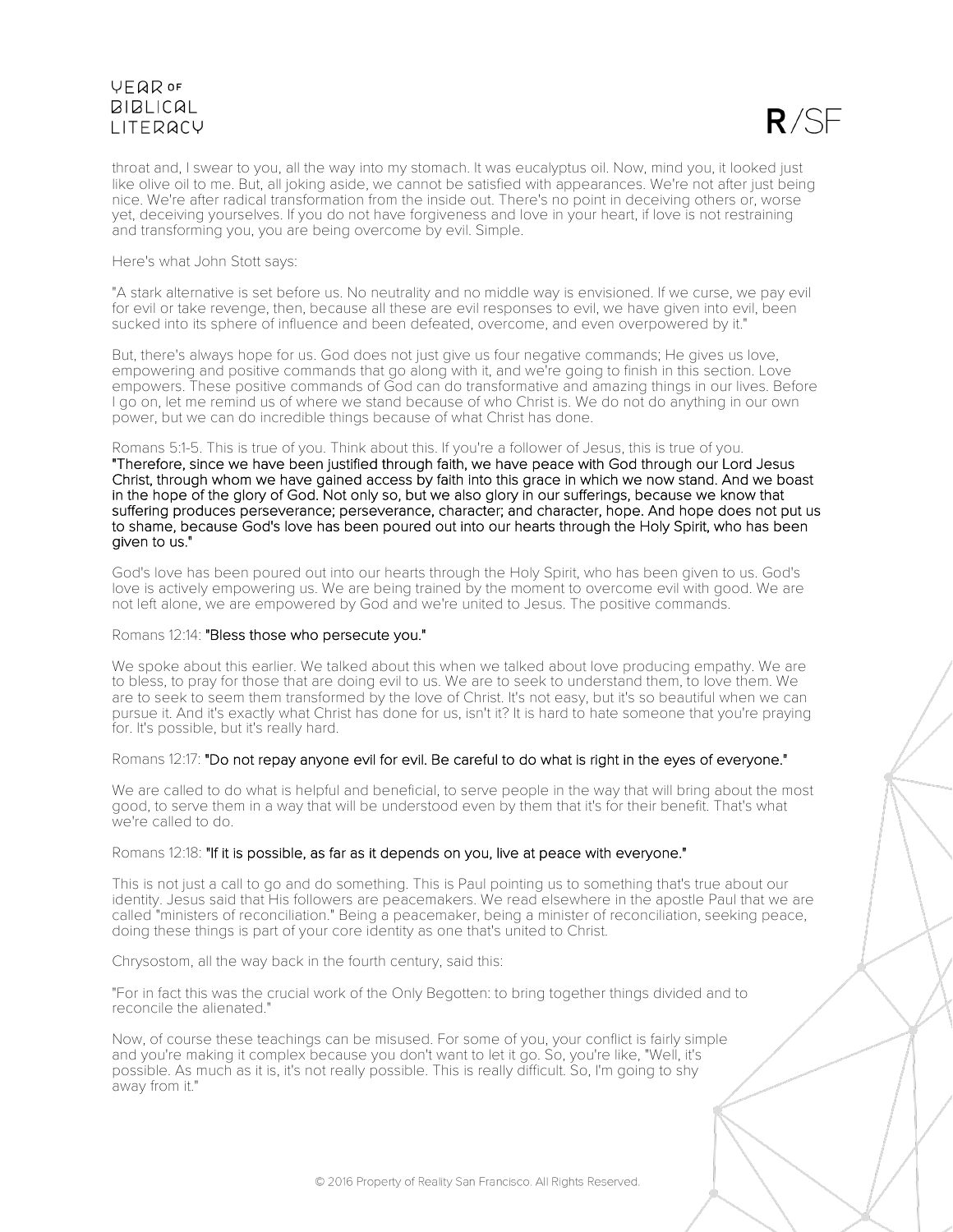

Look at your situation. Consider before the Lord what you're actually doing. Are you doing everything you can as far as it depends on you to live at peace with everyone? Now, for others, your conflict might feel hopeless because it actually is legitimately complex, and you can't see a way forward. You're in a conflict now and you don't know what to do.

Well, here's the first thing we can do. We can bless and not curse. We can lay the guns down. We can begin to pray and love and seek to understand this other person that we're in the conflict with. We can pursue listening and understanding. There is always hope in Christ. Again from N.T. Wright on this:

"For Paul, the question of what we are to do begins with the question of what God has done about it."

Quite a bit of the letter earlier on has been devoted to answering this question and it boils down to what he says in Romans 5:6-11. While we were still sinners, the Messiah died for us. There are many other things to be said about God's moral governance of the world. But, at the center of the Christian story stands this claim that when human evil reached its height, God came and took its full weight upon Himself, thereby exhausting it and opening the way for the creation of a new world order. Revenge keeps evil in circulation, whether in a family or a town or an entire community like the Middle East or Northern Ireland. The culture of revenge, unless broken, is never ending. Both sides will always be able to justify further atrocities by references to those they themselves have suffered.

We must break the cycle in our lives, in our churches, in our cities, in our culture, in our world. Everywhere that God sends us we're called to break this cycle. And the way we break it is through forgiveness and through Christ alone. We live at peace because Christ has laid His life down for us. Forgiveness does not depend upon the other person's posture towards us. Reconciliation and restitution, those depend on that. But, my ability to forgive somebody else is solely based on the foundation that Jesus Christ has laid His life down for me. So, I have the ability to lay my life down for others through the power of the Holy Spirit. Period. End of story.

### Romans 12:19: "Do not take revenge, my dear friends, but leave room for God's wrath, for it is written: 'It is mine to avenge; I will repay,' says the Lord."

Again, getting back to the idea of God as in control. You are not on the throne. You do not know everything about this other person. Conflict has a tendency to flatten things out, doesn't it? We have a tendency to judge others by our perception of their motives and judge ourselves by our best intentions. Let me give you an example. If someone else lies to me, they're just a liar. If I lie to somebody else – and we all do, right? But, you need to understand where I'm coming from. There are extenuating circumstances. We can tend to flatten things out when we do this. Distance, again, demonizes. Distance enables us to think something about somebody else whatever we want to think, because we're not judging them based on who they actually are, we're judging them on a flattened out kind of way of doing that. And this can happen interpersonally, but it can happen in a big way in our society, right?

If I'm a young man and I keep getting spurned by women for a variety of women, then it's not just this woman that didn't like me, it's "women are this." And the same way the other way around, right? If I'm not relating to someone of a different ethnicity or race than I am, or class for that matter, I can do the same thing, right? I don't know them and I'm not entering in. I had a negative experience. So, all of those people are like this. We begin to do that. We can do that with experiences in church. I've done this before. I've been in churches where I had a very negative experience with a pastor. And, if we don't reconcile those experiences and we don't really bring them before the Lord and seek to bless and seek to see what God would do in the midst of it, what we can end up doing is saying in my next negative experience is, "Well, all pastors are just like that."

We do that in every single area of our lives. We are not allowed to do that. There is no other, there is no broad generalization, there are only image-bearers of God that we are called to empathize with, to understand, to come alongside and to go deep to pursue reconciliation. That's God's call on our life.

#### Romans 12:20: "On the contrary: 'If your enemy is hungry, feed him; if he is thirsty, give him something to drink. In doing this, you will heap burning coals on his head.'"

That's a citation from Proverbs 25. Give your enemy what he needs is basically what he's saying, not what you think he deserves. Now, the commentators are undecided on the exact meaning of heaping burning coals on his head, but the general consensus – I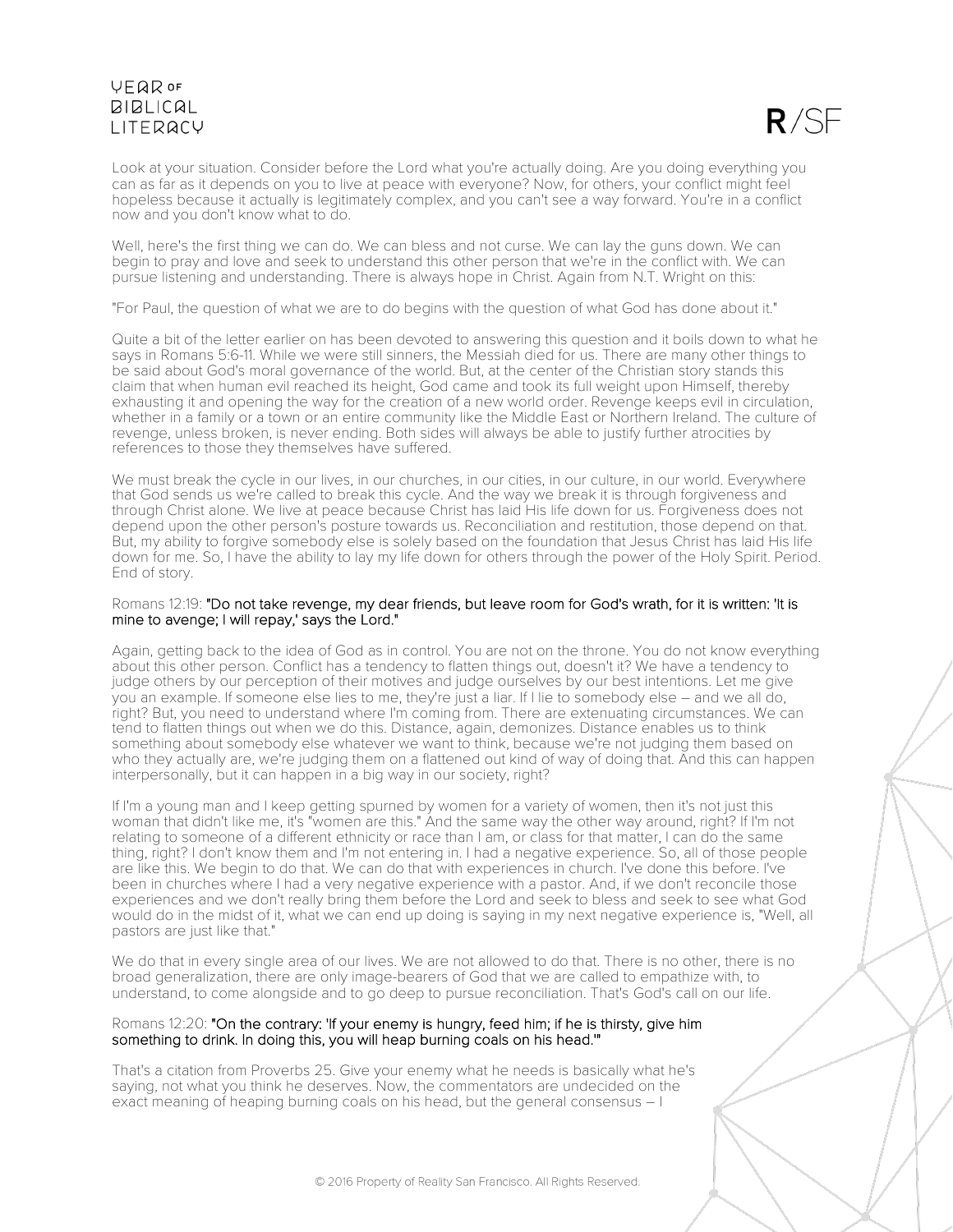

know, right? It can sound negative. What they think, just as a sidebar, is that in an ancient Egyptian custom, someone would carry coals above their head as a sign that they were sorry, a sign of repentance. So, the whole context of the passage is you're trying to work for the betterment of this person. So, that's the idea, right? You're doing things to them that are making it impossible for them to continue on in the path that they're in. You're trying to overcome love with goodness or overcome evil with goodness and love and you're trying to see them brought back to repentance.

F.F. Bruce says it this way:

"Treat your enemy kindly, for that may make him ashamed and lead to his repentance."

In other words, the best way to get rid of an enemy is to turn him into a friend. And so, overcome evil with good. Now, wisdom has to be exercised here. It's not just this broad thing that you're not thinking about. Again, let's think about individual people that we're in conflict with. For example, an addict doesn't need your trust. An addict likely needs help in another way. A bully doesn't need more victims. A bully likely needs you to stand up and speak truth in love. We are giving to someone what they need, not what we think they deserve. We are loving them in a way that will make it impossible for them to continue on this path of objecting to God. That's the basic idea. The idea remains that we don't give them what we think they deserve, we give them what, under the inspiration of God, we believe they need.

And finally, Romans 12:21: "Do not be overcome by evil, but overcome evil with good."

As we do all these things, we are being trained. We are being trained to overcome evil with good. It's what Miroslav Volf describes as a hands to heart to head transformation. We are going out there and loving and forgiving and it's beginning to transform everything about who we are, and we do this by the power of the Spirit in Christ. God is always with us and God is always enabling us to do everything we can do.

Now, in closing, I want to share just a couple quick stories. This is, again, from Desmond Tutu. He wrote a book called "Desmond and the Very Mean Word." It's a child's book. It's a brilliant book. I've enjoyed reading it to my kids. But, it's about a childhood incident that he had and it's something that laid an early foundation of understanding love and forgiveness. Here's how the story goes:

Desmond was riding his brand new bike in a township. He came to the edge of the township and there was a group of white boys that were yelling at him. He was worried he was going to lose his bike. So, instead of stopping, he rode his bike as fast as he could through them, and the boys yelled the meanest word they possibly could. He doesn't say what the word is, but it's probably their equivalent of the "N" word. They shouted it over and over and were laughing at him. As he rode away, he says this: "His teeth were clenched and the mean word kept repeating itself over and over inside his head like echoes in a dark cave."

So, he goes to see Father Trevor, the local Anglican priest that had been an influence in his life, and he busts into his office and Father Trevor comes up to him and says, "Desmond, what's wrong?"

And Desmond says, "Some boys, they shouted a very mean word at me."

Father Trevor comes up beside him and says, "I'm sorry that happened to you. They hurt your feelings, didn't they?"

And Desmond nodded.

"Can you forgive them?"

And Desmond says, "No! Never!" with his fists balled at his sides. "I will get them back."

Father Trevor sighed and he said this, "That's the problem, Desmond. You will get them back and then they will get you back and soon our whole world will be filled with nothing but getting back."

That night, Desmond went home kind of thinking about those words. But, he really just couldn't get that word they had said out of his head. Everywhere he went and everything he did. Every time he closed his eyes, he saw it flashing. Every time he opened a book, he saw it written on the page. So, the next day, he happened to ride by those boys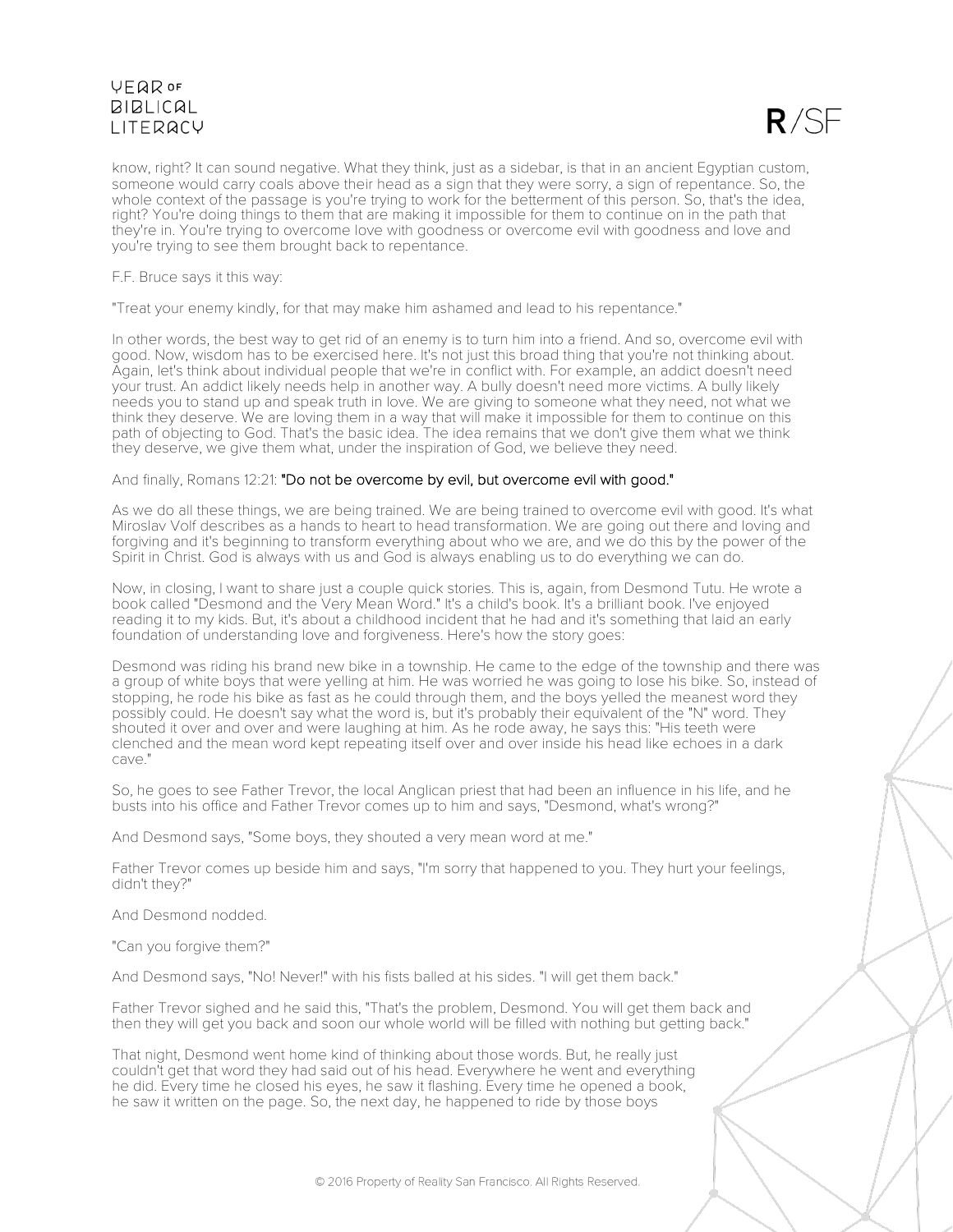

again and he shouted the meanest word he could possibly think of.

And at first, he felt really proud like he had done something, like he had accomplished something. But then, another feeling began to set in, and it wasn't a good feeling. That mean word that he had just said left a bitter taste in his mouth. So, he goes to see Father Trevor again. And Father Trevor is sitting down with him playing marbles and entering into his world. And he says, "Desmond, when people say mean words to us, we often feel ashamed of who we are. They can make us feel a little less lovable. But, it's not true, Desmond. Everything we do matters. If we smile or if we frown, if we say something nice or something mean. When we hurt someone, it hurts us too."

Father Trevor went by Desmond's house that night to check in with his parents and to check in on Desmond. He sees him out on the front porch still brooding. He sits down next to him and says, "You're still thinking about that mean word, aren't you?"

And Desmond nods.

He tells him, "Desmond, our hearts are fragile and easily hurt. That's why we're given a way to heal them. It's called forgiveness."

Desmond says, "How can I forgive? They haven't said they're sorry."

Father Trevor says, "You don't need to wait until someone says they're sorry to forgive them. You have the power to forgive whenever you are ready."

Desmond says, "I'm not ready."

Father Trevor says, "That's fine, Desmond. Only you will know when you are. But, let me tell you a secret, Desmond. When you forgive someone, you free yourself from what they have done or said. It's like magic."

A week later, he saw the boy and the boy was out in front of his house and the boy that had yelled the mean word at him was being dunked in a bucket of water by his older brothers. And the mother comes out and says, "You guys are just as bad as your father."

And he sees this scene of commotion and violence in this family and he begins to feel compassion for this boy. Surprising, but he felt compassion for him. And then he starts to think of what it would look like to forgive him. And he sees this kid in the story the next day and he's just being moved to do something. He doesn't even know what he's going to say, but he walks up to this little boy and he's standing in front of him and he says, "I'm sorry for what I said."

And this red-haired boy stammered for words, but he was kind of trying to say it. So, Desmond said, "It's okay. I forgive you."

And as soon as the words were out of his mouth, Desmond felt a little stronger and a little braver and stood up a little bit taller. He leaves the store and he sees that same boy underneath a tree sitting on a little milk carton. And the boy kind of motions him to come over. And Desmond's a little bit afraid, but he comes over. And the boy steps forward and smiles and gives him a piece of chocolate. And Desmond takes this piece of chocolate and he puts it in his mouth and he rides off.

And this is how the story ends. As the sun set behind the houses, Desmond peddled home fast. Not out of fear, but out of joy. The cool wind fell against his face. He wanted the sweet taste of the chocolate on his tongue to last forever. Slowly, he spread out his arms as wide as if he were flying. At last, Desmond knew what it felt like to be free. It was as if he could embrace the whole world with his outstretched arms.

I'll take two more minutes of your time. You can look at that and say, "Oh, isn't that a cute story of a child learning a lesson of forgiveness?"

But, mind you, this is the man that grew up to fight for forgiveness, to fight for reconciliation. And in 1984, he was awarded the Nobel Prize of Peace and he goes up to Oslo and he's giving this speech. And the end of this speech is so beautiful that I wanted to read it to you guys. Look at the full fruit of a foundation of forgiveness that he was taught as a child. This is from his speech given to the world and televised everywhere: